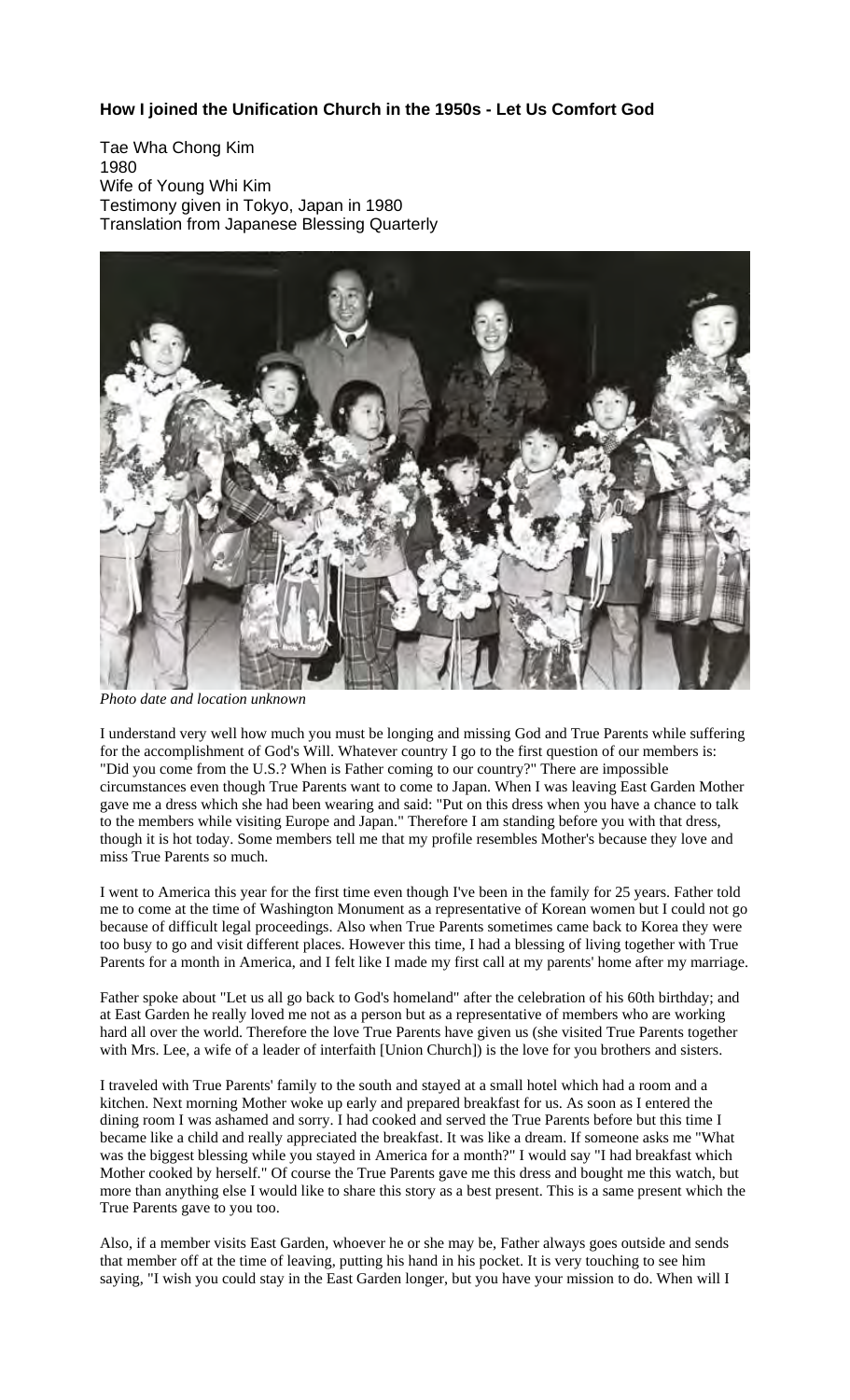see you next time? Take care of yourself. When you go back take a good plane which arrives quickly instead of buying a discount ticket which gives you troubles." Therefore, we did not want to make Father's heart sad when we left East Garden.

At the time when we were leaving there were about sixty members invited for breakfast to celebrate Hong Halmoni's (Mother's mother) birthday. We greeted Father, "Father, we are leaving for Boston today, and go to Europe from Boston directly," when Father was talking to the others. Father nodded and saw us off, talking to other people. However, as soon as we arrived in Boston we received a telephone call from Father saying, "Don't leave for Europe from Boston directly. Come back to East Garden and leave." Therefore we went back to East Garden quickly, thinking that Father must have an important message to convey to Korea and to the world. When we arrived Father was in conference with about thirty Japanese members. Father just said, "Oh, you came back," but there was nothing special to say.

He just wanted us to stay even one hour longer with him. That was an example of the parental heart of giving more love at the parents' home since the daughter has a lot of hardships when she is married. I wanted to cry in a loud voice but I shed tears in my heart and deeply vowed, "Father, although my power is small, I will surely love our members for you and Mother as much as possible," and I left dear East Garden. Also Mother gave us advice before we left for Europe since we were just like country girls who came to a big city. She loved and guided us so kindly saying, "Talk this way when you stand before members;' and "Don't eat too much even if the food is so delicious, and eat naturally using your napkin well."

Now I would like to talk about my personal testimony. I was born in Hyang Haido in North Korea. I lived there until I was in the third grade of Junior high school after the three years of Korean liberation of 1945. I have parents and a brother and a sister. I am the eldest daughter. My younger sister was blessed as one of the 1800 couples and my parents are also blessed as a married couple. After the Korean liberation on August 15, 1945, Hyang Haido came under the communist policy of Kim Il Sung. I would like to share some things I saw there because I lived under communism from my freshman to third grade years of junior high school.

The Russian troops came in after the liberation but they were very violent and ignorant. They had never seen watches or things which we could get at the countryside store in North Korea. They could not even distinguish real guns from toy guns; once they came into my house and stole a toy gun. Also they always carry black bread, sleep on it as a pillow and eat it when they get hungry. If they see a watch they just steal it and put on as many as they like.

As soon as Russian troops came in, Kim Il Sung came into power. All the land was taken away by the land reform. Life was so extremely harsh that all we had to eat was gruel once a day. At school, boys had to join the Communist Youth Group and girls had to join the women's union. Unless we participated in the union it was impossible to live in North Korea. Students went to school early in the morning and had a reading class before the regular class starts, where they read Kim Il Sung's biography or various history books about the Communist Party. There is also an assembly called "Self-Critic" where hateful teachers and hateful students are called to the meeting, accused and expelled from the school.

Another meeting. called "Rising to Action," is where they gather to blame America and others and propagandize only the Communist party. Students don't study so much at school; instead they go to voluntary work at a factory or go to consolation meetings for workers, and only learn that Kim Il Sung is a hero. Besides there are spies in the Communist Youth Group, women's union, class and school, and nobody knows who is a spy. Therefore young people can't chat freely among friends, which make their friendships estranged. Also, people were forced to move from one place to another to live under the slogan of equal property. Because life was so harsh people took refuge in South Korea whenever they found a chance.

After the North Korean invasion on June 25, 1950, my family took refuge in Masan in South Korea. There were many student refugees from famous high schools of Seoul in Masan, but they didn't have a philosophy. Compared to North Korean students who were armed firmly by communist ideology, students in the South were not strong and not working hard for the unity of South and North. There were many communists in my high school, so I was worried that South Korea would be defeated in this situation.

In North Korea, I had gone to Sunday school earnestly. Later, I met a girl who was always smiling, joyful and serving others in a high school in Masan. I started to go to church together with her because I wanted to serve and live for others like her, which was the first church I went to after I came to the South. But, although I went to the church diligently, it seemed there were no changes in my personality or character. Therefore I put my Bible and hymnal in a cloth wrapper, not letting other people know that I was a Christian when I went to church.

The time came for me to go to college. I majored in home economics because I wanted to become a good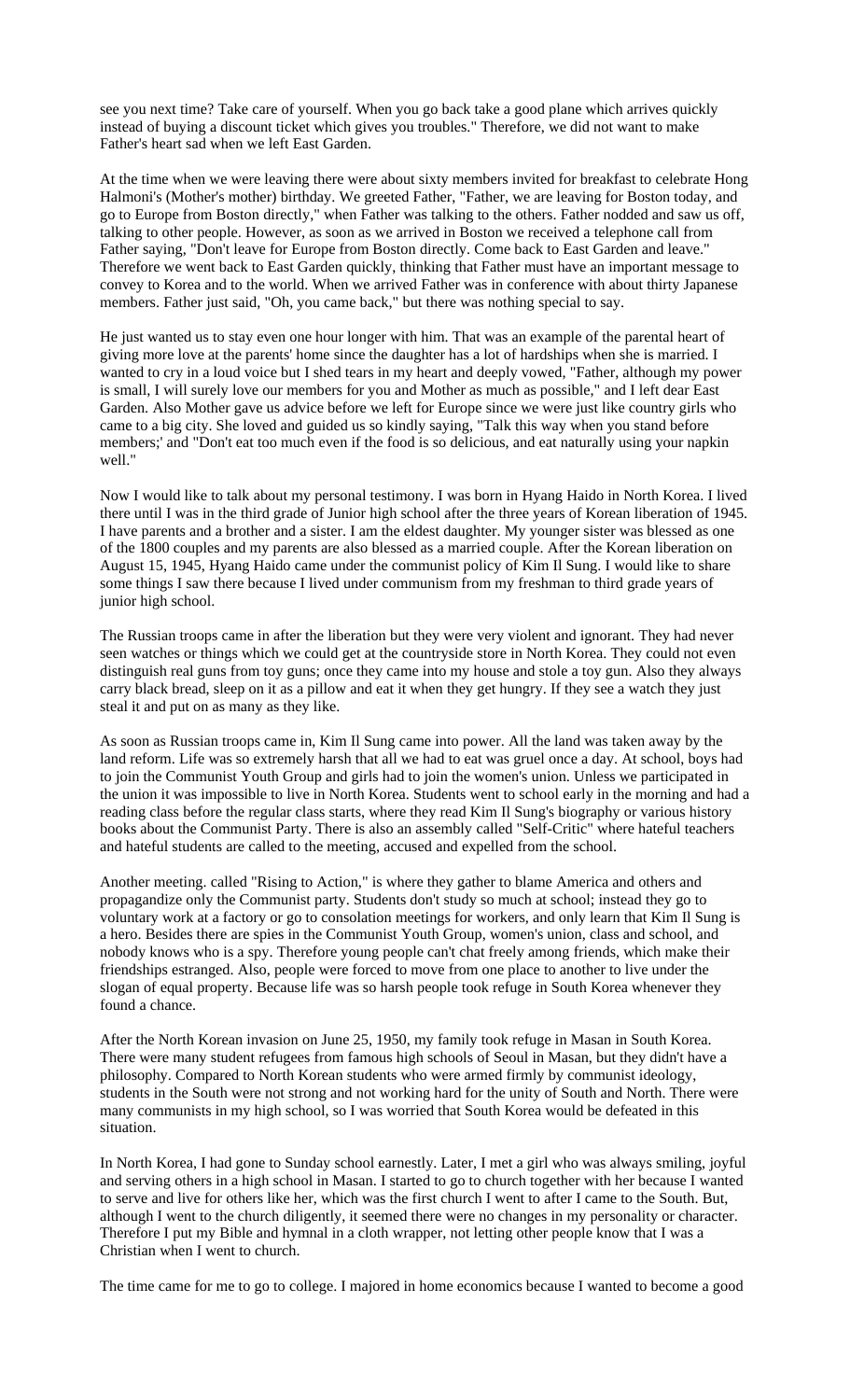wife and good mother rather than pursue some career for my own success. I chose Ehwa Women's University which was a mission school because I wanted to have a life viewpoint based on truth and faith. I was born and raised in a happy and favored family, where I could do whatever I desired. However, when I saw my surroundings I could not find any family who lived happily. I could observe people in the village near the university where I went. I saw many different people and their miserable life; a mother who became sick but could not go to the hospital; a crying baby who could not get milk from the mother; innocent children who were hungry, and a father who did not care for his family and whose property was all taken away by the communists.

I asked myself: How could I survive if I were put in the same situation? Who can give me a guarantee that I would not have such a difficult life or I would not have a worse life? Could I be grateful in that situation and still live happily? I did not have the confidence and started to suffer about the question of life.

My favorite class at the university was "Cultural History of Christianity" given by Dr. Young Oon Kim, whom you know very well. She taught us the Bible very deeply with a soft but clear voice which resounded in our hearts. Therefore her class became a great joy for me to attend.

I was always a very healthy child so I never took medicines. However, I suffered from pleurisy when I was seventeen. Once we have pleurisy the body becomes weaker and weaker. I had a third relapse when I was a senior at the university. I was sent to the best hospital in Seoul, but the doctor could not even tell me the name of the disease. Today cancer is the most terrible disease, but tuberculosis was the most terrible at that time. I wished the doctor could tell me the name of my illness even if it were tuberculosis, so that he could give me the proper medicine.

My parents did everything they could for me; they gave me a herb medicine and sent for acupuncture treatment. But my illness was not cured. I was very serious about the question of my life. I thought about committing suicide but could not do it because of two reasons. One, I thought I would become unfilial if I died before my parents, although I did not have any confidence of becoming filial even if I were cured, as I did not have confidence in having a happy marriage and becoming a good wife and mother. The other reason I didn't commit suicide was a teaching at school which said that if we commit suicide we go to hell.

I wanted to know more about heaven and hell so I read and studied more about the Bible. My physical condition at that time was worsening so I could not sit down because my whole body was swollen and aching. I could not see well and I could not sleep even at night. However, I was determined to study the Bible even if I died. It was hard for me to study by myself. Heavenly Father knew my situation very well and sent three missionaries from Jehovah's Witnesses.

I studied with them for about two months, for I was anxious to know about life after death. They explained things well, using Bible verses, which seemed very good, but all I wanted to know was whether there was life after death or not. They later explained that after the war of Armageddon all the dead bodies will come out of the tombs and live forever with their flesh. When I heard this it seemed so ridiculous that I cut the relationship with them because I thought their idea was wrong.

However God sent me my old friend from whom I separated in Masan five years before. I did not know her address and she did not know my address, but she found me. She spoke about the Principle of Creation and the meaning of the second advent of the Messiah all day long without saying that she joined the Unification Church. The content of her story seemed very good, so I said to her, "You told me a good thing. I would like to go to your church wen I am recovered. What is the name of your church?" She answered it is Seoul Church, but did not say Unification Church. I promised her that I would definitely go to her church when my physical condition became better and asked her to visit me again. After that, I could not forget what she told me, and I was filled with the thought that I wanted to go to Seoul Church when I felt better. However, she did not come back to visit me for three months, even after the new year came. Then finally on the day of February the first, around six o'clock in the evening she visited me. She came to me slowly, without knowing how much I was waiting. But she was waiting for the chance and thinking what to do if I didn't accept the Principle.

She had been praying that I would recover from the illness if I heard the Principle. She said to me, "There is a great teacher in the back of the Seoul ground. Let's go and listen to him." We arrived at a small Japanese style house. When we opened the door, I suddenly thought Jesus must have lived and taught in such a place with his twelve disciples. I entered the room where Mr. Hyo Won Eu (a former president of the church) was lecturing Divine Principle. I stayed there for three days and listened to the lectures. When I heard the lectures my body could tell that this was the truth before my intellect could tell. I could sit down normally and did not feel any pain, which I could never do before without using a cushion. I did not feel any pain in my hip, too. It was like a miracle that all the pain was gone. While I was listening to the lectures of Divine Principle I was cured from my sickness, and I believe I suffered from sickness in order to meet God and the Messiah. My parents were very happy to see me becoming healthy again because they knew how badly I was suffering, and they went to greet Father together with my brother and sister,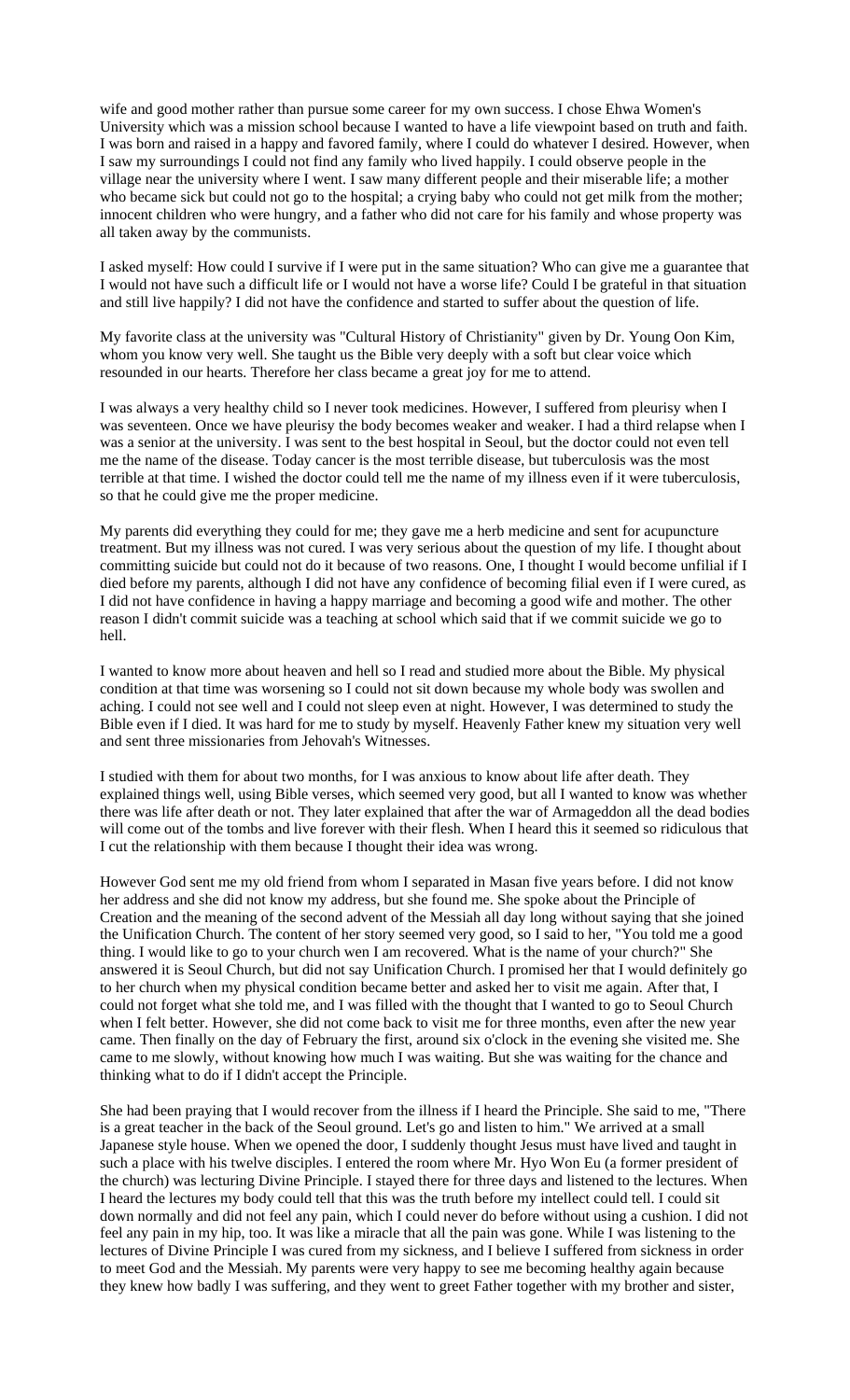saying, "Thank you for making our daughter healthy." I felt deeply that I should not die but live for the mountains, trees, grass, flowers and everything because they rejoiced in my recovery.

I hated Jesus' disciples, Mary and other women who followed Jesus, because they put Jesus, whom they loved as a Messiah, on the cross. Why could they not follow Jesus totally and die for him? I had confidence that if I lived in that age I would have died on the cross instead of Jesus and my relationship with God became very close so that God is my God and I am God's daughter.

Father watched Mr. Eu giving the Principle lecture beside him quietly. There were about twenty members living together with Father and I could tell how he cared for these members as his own brothers and sisters. I had a dream one night. I was crying on my father's lap repenting and confessing everything I did when I was a child. I cried so hard and as I wiped my tears away and raised my face up I found my father had turned into Father. It was a strange dream but I thought Heavenly Father taught me something.

I could now believe strongly that there is a world after death, and there is heaven and hell. I could understand the meaning of the physical condition of goodness before heaven just to guide me in front of Father and let me work for him. I convinced myself that I had to go ahead no matter how difficult the way may be for my ancestors because I am their fruit and I am not standing as myself but as their representative. Also I thought that I have to go this way for my descendants, too.

The joy of meeting with God and having a clear viewpoint of the spiritual world was the best experience in all my 25 years of faith. That joy was greater than the joy when I was blessed with President Young Whi Kim who is good-looking and distinguished or the joy when my first child was born on the same day as Father's first son Hyo-Jin after three years of my marriage. Therefore I always remember that feeling of joy and gratitude when Satan tries to tempt me.

The atmosphere of the church at that time was like spring and filled with love. The room was filled with members centered on Father. And Father guided each of us so well that we felt like telling everything about our past so naturally. One lady was absorbed in telling her story as Father was so interested in listening. She repeated the same story day after day, but Father listened eagerly until she became tired of continuing her story.

Also Father asked us to sing songs. Therefore even old men and women who never sang before prepared at least one song written on a piece of paper when they came to see Father. Father let them sing and studied good points, shortcomings, and the character of members. Also Father could tell and remember well each member's good points, history or ability through their testimony. And later he admired the member's good point which even the member himself did not notice. There is no one who gets angry when he is admired. Father admired the good points of those members whom we thought full of shortcomings; therefore members came to have confidence. Father always taught and guided members like this so everyone could have confidence.

He also suggested: "That color does not suit you because you are fat." "This color will be very good for you since you are slim." "Too long skirt (chogore -- Korean dress) will make you look short, so wear a little shorter length one." or "You look very beautiful if you make your hair style this way because you have a round face." Therefore, people who did not have confidence in themselves before could naturally come to get confidence. Even a woman who did not want to look at the mirror because she thought herself so ugly started to try to make herself look better. Who can be against Father, who always guides us like this? Children, adults, elderly people, everybody loves Father so naturally.

A new semester had started for me at university. I had been absent from school because of my sickness. After I went back to school I started to witness to everyone, my friends and professors, as I myself was a witness that I was recovered completely from the sickness after I heard the truth of the Divine Principle. I jumped to witness everywhere that I did not even realize when my shoes were broken. I was so happy and joyful that I could not stop witnessing.

However; the persecution was severe at that time. The university was against us, saying that the Unification Church is heresy, and oppressed us by demanding that we either leave school or the university. I became absentminded because I could not understand why the school was like that.

There were many students from Ehwa University in the Unification Church at that time, but some of them thought that they could go back to the church after they graduated because of the persecution of the school and opposition of their parents. But none of them who thought that way could come back to the church again. There is a time always in heavenly dispensation when God tests whether we can stand strongly as his child.

I could have thought and acted the same way like some of my friends did, but I thought that I would become a witness of the heresy of the Unification Church if I remained in school, which I could never do. I heard the Divine Principle, I went to Unification Church for some months, and yet I did not find any evil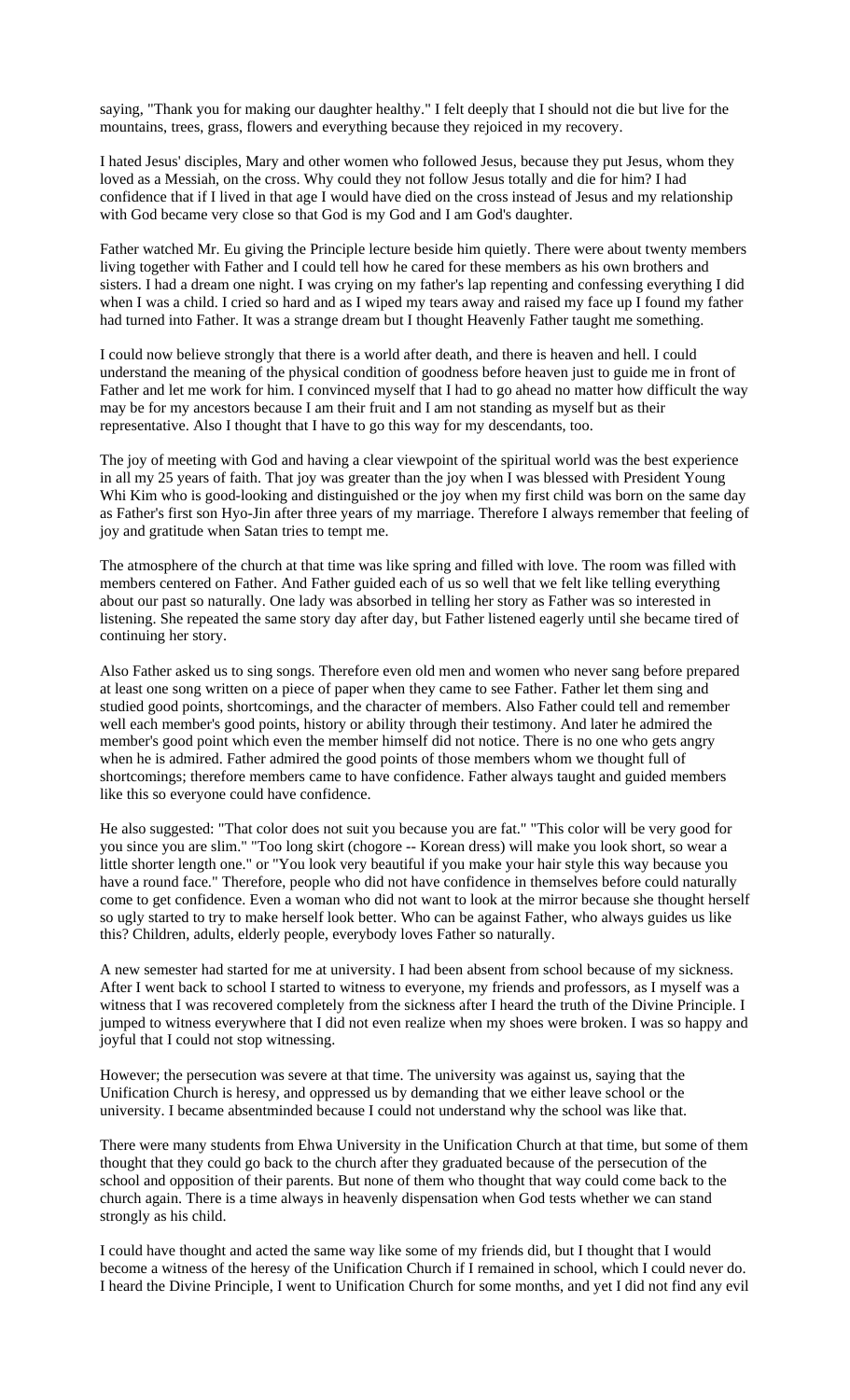thing there. Getting the degree from the university was not my deepest desire. It was this Unification Church that gave me new life, rebirth to my spirit and body and made me completely a new person. I made up my mind and left the university like I threw away my old shoes.

There was no written script like you have today as "Divine Principle" in the 1950s. President Eu had an original copy of the Principle which Father wrote, and he gave us a lecture putting it in order. Nobody thought about the Blessing because Father was not married at that time. The Principle talks about the Blessing but it was very vague for us. In the far future after I fulfilled my responsibility, if God gave me a blessing I would receive it, but it was not important for me. Therefore my major of Home Economics lost its purpose. But on the other hand I thought there must be some meaning that I majored in home economics. Then I thought I studied it in order to serve and attend Father.

As soon as I realized that, Father said that he had to go to. America. Father said it to a few members in a small room. We were very happy with Father and we wanted to stay with Father always, even though he mentioned going to America. It was just like when Jesus and his disciples went to the Mount of Transfiguration 2,000 years ago and they told Jesus that they would make three booths and not leave the mountain because they were so comfortable being with Jesus. However; Father said that he had to go to America someday, ignoring our hearts. I thought Father's words would come true even though it was beyond our imagination to think about America or the world mission because of the persecution in Korea in those days was tremendous.

I asked Father to put me in the position of the kitchen so that I could use something of what I learned at school before Father went to America. Father was very happy to hear that and allowed me to work in the kitchen. Then Father told me, "As you are going to work in the kitchen, which is the most inconspicuous place, you should not wear colorful chima-chogori (Korean dress)." He wanted to teach me to be humble always since it is easy to become arrogant when working and attending Father directly. Thus I began to work in the kitchen, and I heard later from the elderly women who were working before me that they had been praying for three months that young people who graduated from the university might work in the kitchen and serve Father since the time had come for the younger generation.

It was twenty-five years ago when Father had very simple and poor food. Father told me that I should not prepare more than three dishes. There was a time when we did not have any rice and Father had only brown barley. Father always cared about members who were on pioneer missions. Everyone fasted on his birthday for the first three years at that time. Father fasted on his birthday too. Even though we asked him, "Master, we will fast for you, so please do not fast yourself." Father always fasted on his birthday.

Members who were out for pioneer witnessing had to fast naturally because they had nothing to eat. Father therefore comforted me, "You may think that there is no progress in the kitchen intellectually and emotionally (heartistically). But think about the brothers and sisters who went out for pioneer witnessing. At least as you are in this kitchen you don't need to suffer from hunger, while they are working hard without eating."

There were not enough fruits or drinks to give Father's children in those days. I had to say to them, "That drink is for Father," when they became thirsty and opened the refrigerator. Even now my heart is painful for the fact that I could not give them even one bottle of cider or coke. I used the fat part of one carrot for Father's dish and the rest for food for Ye-Jin. Even now, I'm sorry for her and my heart aches when I remember these things.

I would like to share my heart that I felt while attending True Parents as one of the first three blessed couples. There is a saying "If you do your best and give the best of your sincerity, Heaven will be moved by that." Father does not eat unless we put our heart and prayer from the shopping no matter how expensive and nutritious the food may be. Members sometimes bring food or clothes for Father. One time Father did not even touch the food. I wondered and asked the member who brought the food. She was crying and said that she haggled over the price. Father knows all these things very well. If we purely think about Father and buy things without hesitating, Father will appreciate and eat even if it is just a baked sweet potato.

We did not have a car at that time, so we had to carry all the groceries in the bus or train. When we put those groceries down on the floor because they were heavy, father did not eat. Father ate everything when we prepared with the heart of giving and thinking to serve the best regardless of any external conditions. It was such a joy and happy feeling which took all the tiredness away Gust like when I recovered from the sickness) when Father ate everything we prepared with sincerity. When we prepared breakfast we always prepared one extra and put it aside until lunch time, prepared one extra dish at lunch time and put it aside until dinner, and one extra at dinner time until next morning, so that we could serve food at any time Father came. However, when I thought by my own judgment that Father would not come back so early and gave the reserved dish to a hungry member,

Father always came back early and asked me, "I'm very busy so give me some food quickly." I was